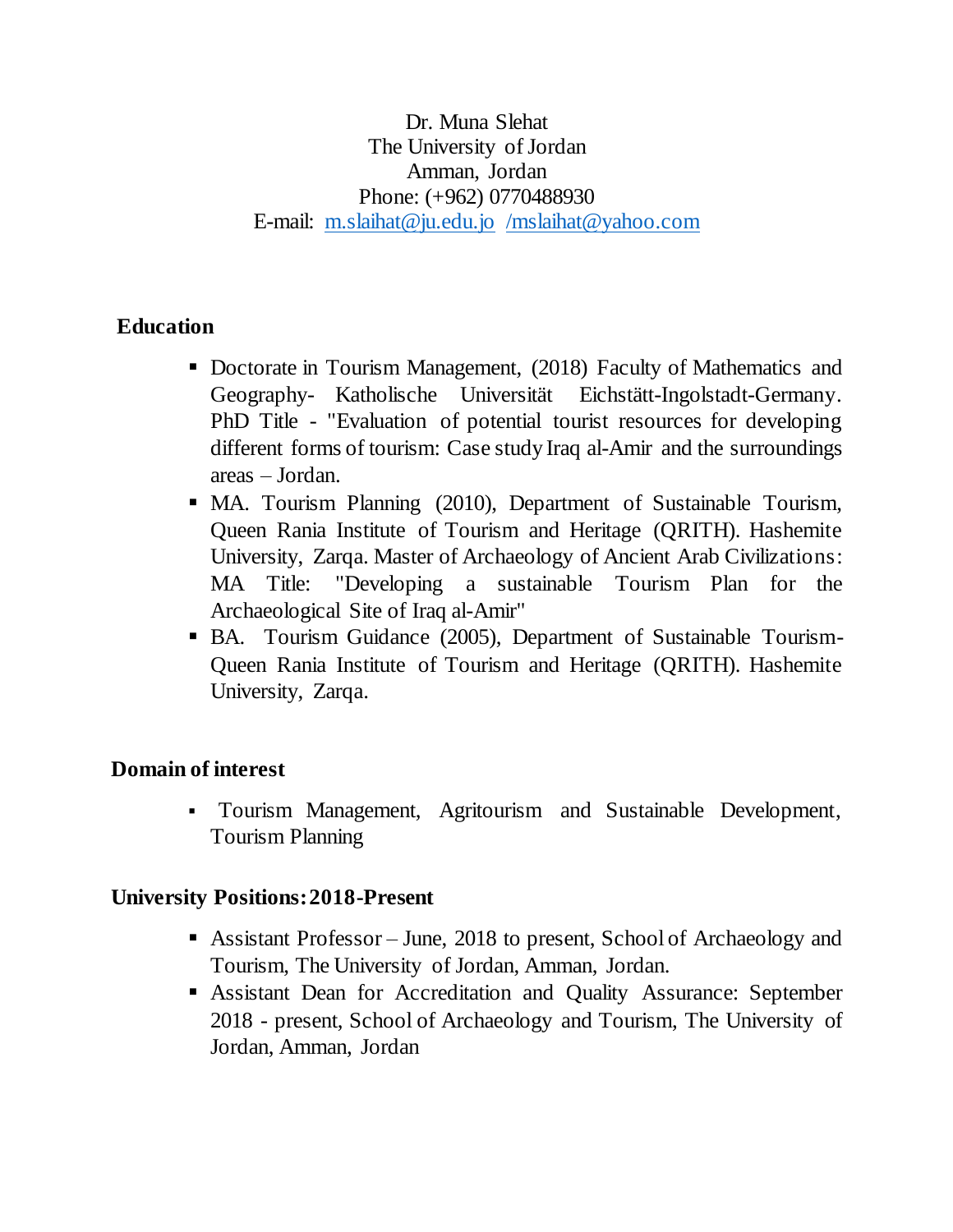## **Scientific conferences and symposia**

- International Language and Tourism Conference International Islamic University Malaysia, Gombak, Selangor, Malaysia (2016)
- The 7th Interdisciplinary PhD Colloquium on Ancient Cultures Technische Universität Darmstadt (2015).

# **Training and courses**

- Ethics of teaching from A Practical Perspective 2020 (2019), The University of Jordan, Amman, Jordan.
- ISO 9001 basics (2019), The University of Jordan, Amman, Jordan.
- Using MCQs to Test Higher Order Thinking Skills (2019), The University of Jordan, Amman, Jordan.
- Strategic and Operational Planning (2019), The University of Jordan, Amman, Jordan.
- Management and Leadership Skills 2019-2020 (2019), The University of Jordan, Amman, Jordan.
- Educate the Educators (2011): Capacity Building for Tourism Education in Jordan in corporate with USAID/Jordan Tourism Development Project.
- Training of Cultural Heritage Age Appropriate Guiding for Young People and Children under the Supervision of Mercy Corps, and the Jordan Museum (2011).

# **Teaching activities**

| Courses taught at the University of | <b>Course Title</b>                       |
|-------------------------------------|-------------------------------------------|
| Jordan since 2018 include: Course   |                                           |
| Number                              |                                           |
| 2603103                             | Tourism in Jordan                         |
| 2603212                             | Introduction to Tourism Industry          |
| 2603215                             | Ecotourism in Jordan                      |
| 2603424                             | Tourism Planning and Development          |
| 2603455                             | Internship: Practical Training in Tourism |
|                                     | Management (in a Travel Agency)           |
| 2603243                             | <b>Tourism Professions Ethics</b>         |
| 3400104                             | Human Civilization                        |
| 3400101                             | Learning and scientific research skills   |